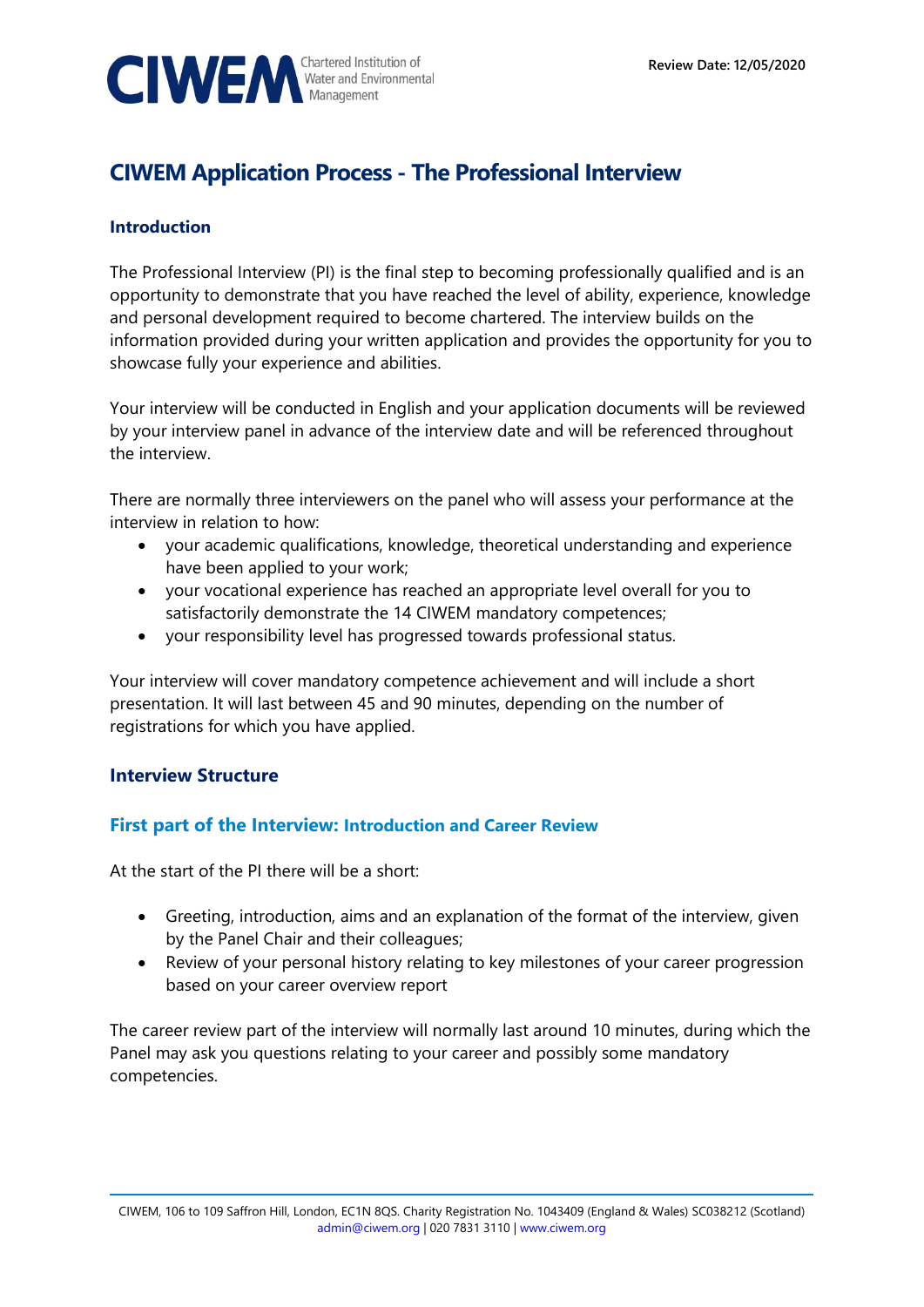## **Second part of the Interview: 10-minute presentation:**

Prior to the interview, you will have prepared a 10-minute presentation to introduce a project/s or piece/s of work that you have personally been involved with, and may have been referenced in your Mandatory Competence Attainment Report.

It is recommended that no more than three projects be introduced during the presentation, these may relate to examples used in your mandatory competency attainment report.

You should aim to make the presentation interesting and narrate how **your** involvement in the project or piece of work developed, what **you** learnt and what you achieved from the project/s.

Remember you are trying to demonstrate the competences for the grade of C.WEM and any external qualifications (i.e. CEng/IEng/CSci/CEnv) for which you are applying.

When preparing your presentation, you may find it helpful to structure your response on the lines of the **CAR** model:

#### • **Context - setting the scene.**

What was the problem/situation/project brief? What did you need to achieve/what were the goals? What was your role?

• **Action** What were the steps you took to complete the task? What challenges did you overcome?

#### • **Results**

What was the outcome? Did you deliver your responsibility? What lessons did you learn?

Your presentation can be either paper based (no larger than A3) or conducted using an electronic form of presentation. We do not specify any minimum or maximum number of slides in your presentation but please be conscious about the 10-minute time limit when preparing your presentation. The interviewers should advise you when you have two minutes remaining and will stop you at 10 minutes.

If you would like to use an electronic form of presentation at your interview, please advise the membership department prior to your interview date in order to make the necessary arrangements. Please note that each interview room has a screen facility, and we will provide you with an HDMI cable. Candidates must provide and use their own device (e.g. laptop, tablet etc.). Embedded audio or video files should not be used in the presentation.

We would also recommend candidates bring a backup presentation on a USB device to ensure no last-minute issues.